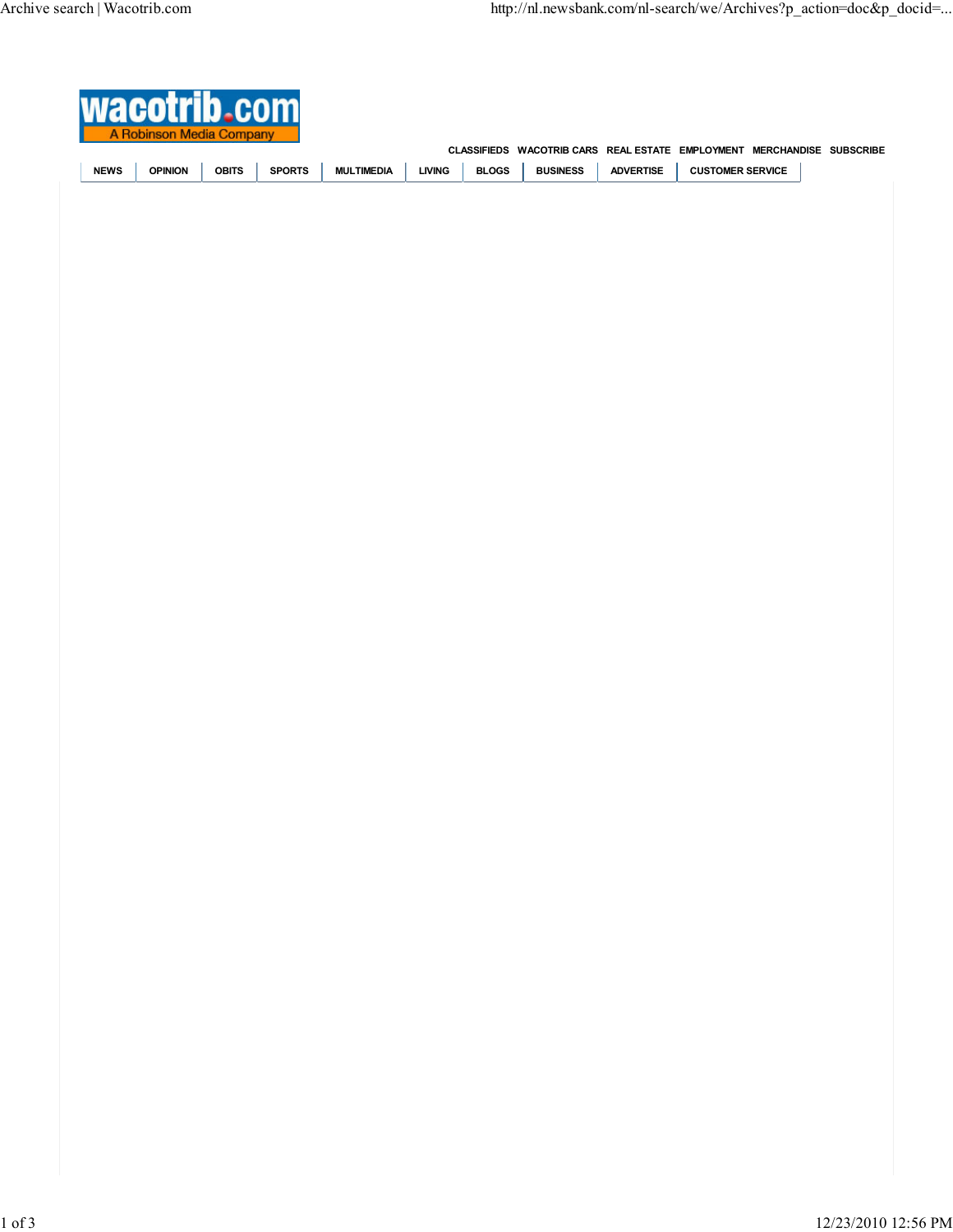Printer Friendly Version

## Why we love to see big names brought down to size; It's all about the love, envy and gossip, experts say

## By ANNA HANKS

Tribune-Herald staff writer Published January 5, 2003

Martha Stewart was in the headlines most of last year for alleged insider trading. Winona Ryder's legal troubles were covered with more enthusiasm than the recent midterm elections. And most of us knew about Michael Jackson dangling his baby off a Berlin balcony faster than we knew that Saddam Hussein had allowed weapons inspectors into Iraq.

These days, it seems like every moment of celebrities' days is covered as actual news by mainstream news outlets. And the closer to a major life meltdown the celebrity is, the more the non-entertainment media seem to cover them.

The fact is, Americans love celebrities. And we love to watch them stumble — not just in the tabloids, but on the evening news, too.

"We get entertainment out of watching celebrities fall," said Robert Thompson, the director for the Center for the Study of Popular Television at Syracuse University.

And recently, the opportunities to catch them falling from glory on traditional news and lifestyles outlets have been plentiful:

\* Last week on

The Today Show, after stories about murdered missionaries in Yemen and nuclear weapons threats from North Korea, came news of singer Diana Ross' arrest on suspicion of drunk driving.

\* Superstar Whitney Houston came clean about her drug use recently on

Primetime Live, and morning and evening news shows clamored last fall to get the "real story" behind pop singer Mariah Carey's "breakdown."

\* Allegations that domestic diva Martha Stewart engaged in insider trading were discussed in the

Wall Street Journal.

\* In November, all three 24-hour news channels cut away from midterm election coverage for actress Ryder's sentencing after she was convicted of shoplifting, Thompson said.

Daniel Green, managing editor of thesmokinggun.com, a Court TV-owned Web site full of police reports and court documents on celebrity crimes and misdemeanors, said he thinks the reason people like to see things like mug shots of celebrities is that often a celebrity's public image is manipulated so carefully by public relations people and agents that the public enjoys seeing a side of them that isn't stage-managed.

The yearning to see celebrities' darker sides may be the result of schadenfreude, a German term describing a desire to have bad things happen to successful people.

"You might think that a feeling so wicked we don't even have a word for it in English must be a pretty rare thing. But a nasty enjoyment of the misfortunes of others is universal, even though the only word we seem to have for it is in German," said Mary Elizabeth Williams in a 1999 review of John Portmann's book

When Bad Things Happen to Other People.

"It has a little bit to do with the fact we like dirt," said Dr. Lance Oberg, a Waco psychiatrist in private practice. "It's just a part of our baser nature."

Keith Hankins, a Waco psychologist, thinks there may be two different factors playing into our interest in celebrities doing wrong. One, he said, is our own need to achieve and grow and develop. And in American culture, celebrities have achieved success.

"Celebrities, when they've made it, they've really, really made it," Hankins said.

This achievement creates jealously, along with the subconscious wish that perhaps this success shouldn't last, he said.

"I kind of wish they'd stumble so there would be room at the top for me," is what people might be thinking about celebrities, Hankins said.

On the other hand, Americans love good rags-to-riches stories, too.

Hankins thinks the popularity of singer-dancer-actress Jennifer Lopez and rap star Eminem might be because their tough roots show that they achieved success on their own. Part of Eminem's mythos is that he rapped his way out of the wrong side of Detroit, as seen in his critically acclaimed movie,

8 Mile. Similarly, Lopez sang and danced her way up from a rough Bronx neighborhood. These days, her song "Jenny from the Block" is in heavy rotation on MTV, she's starring in the new movie

Maid in Manhattan, and she's making headlines as the fiancee of